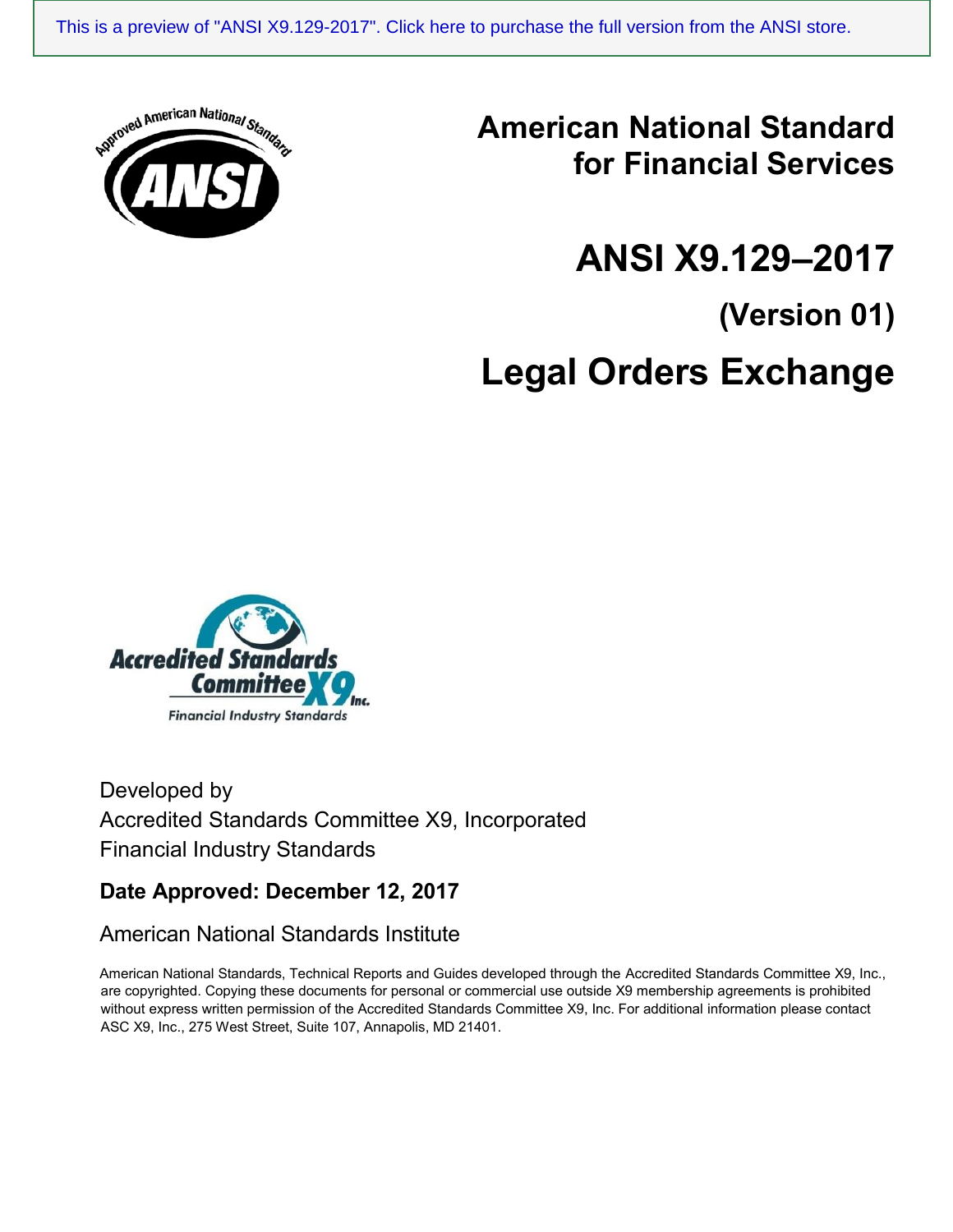[This is a preview of "ANSI X9.129-2017". Click here to purchase the full version from the ANSI store.](https://webstore.ansi.org/Standards/ASCX9/ANSIX91292017?source=preview)

<span id="page-1-0"></span>**ANSI X9.129–2017** 

This page intentionally left blank.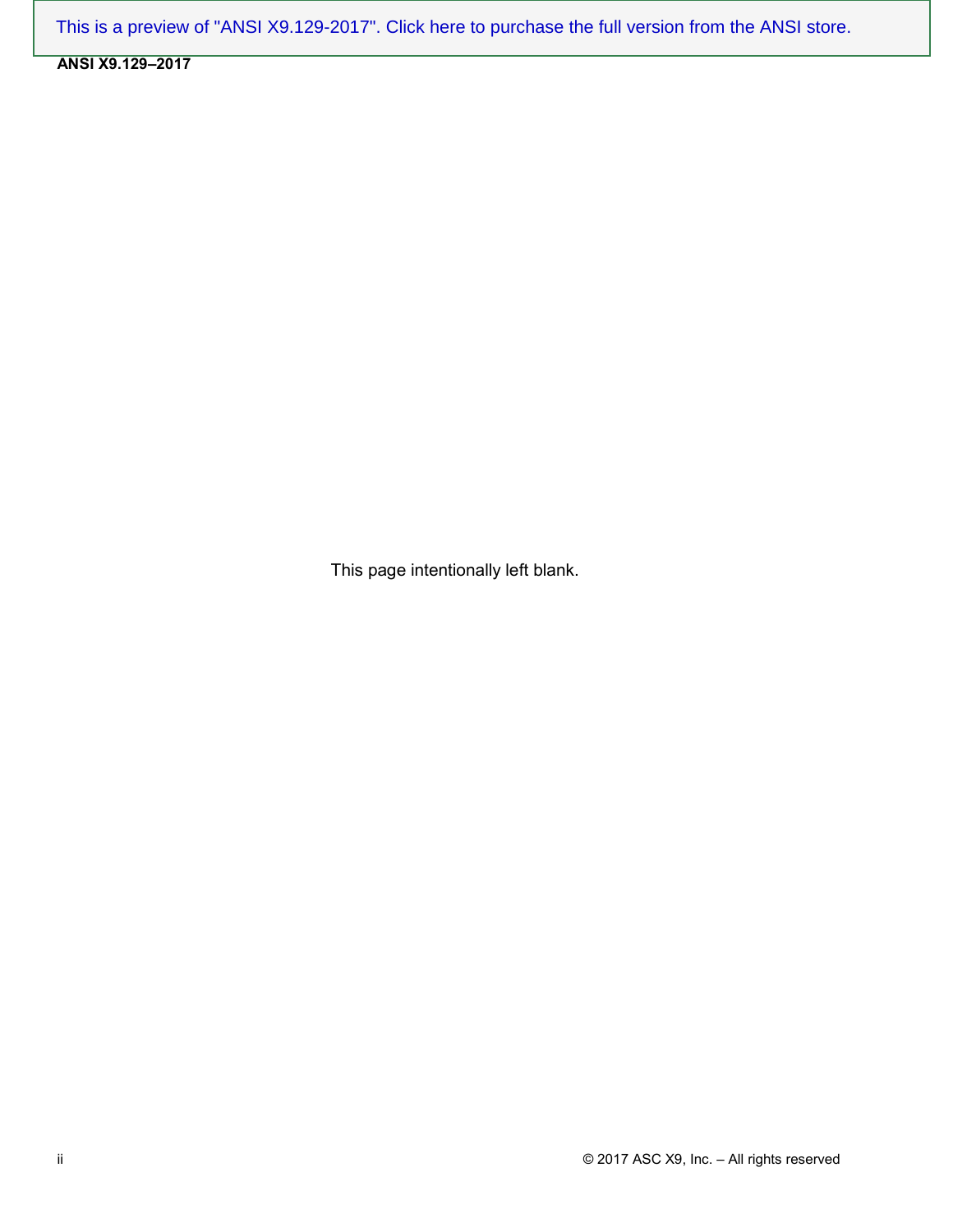## **Contents**

| $\mathbf{2}$                                                                                                        |  |  |
|---------------------------------------------------------------------------------------------------------------------|--|--|
| 3                                                                                                                   |  |  |
| 4<br>4.1<br>4.2                                                                                                     |  |  |
| 4.2.1<br>4.2.2<br>4.2.3<br>4.2.2<br>4.2.3<br>4.2.4<br>4.2.5<br>4.2.6<br>4.2.7<br>4.2.8<br>4.2.9<br>4.2.10<br>4.2.11 |  |  |
| 4.2.12                                                                                                              |  |  |
| 5.<br>5.1<br>5.1.1<br>5.1.2<br>5.1.3<br>5.1.4<br>5.1.5<br>5.1.6<br>5.1.7<br>5.1.8                                   |  |  |
| 5.2<br>5.3<br>5.3.1<br>5.3.2<br>5.4                                                                                 |  |  |
| 6<br>6.1<br>6.2<br>6.3<br>6.4<br>6.5                                                                                |  |  |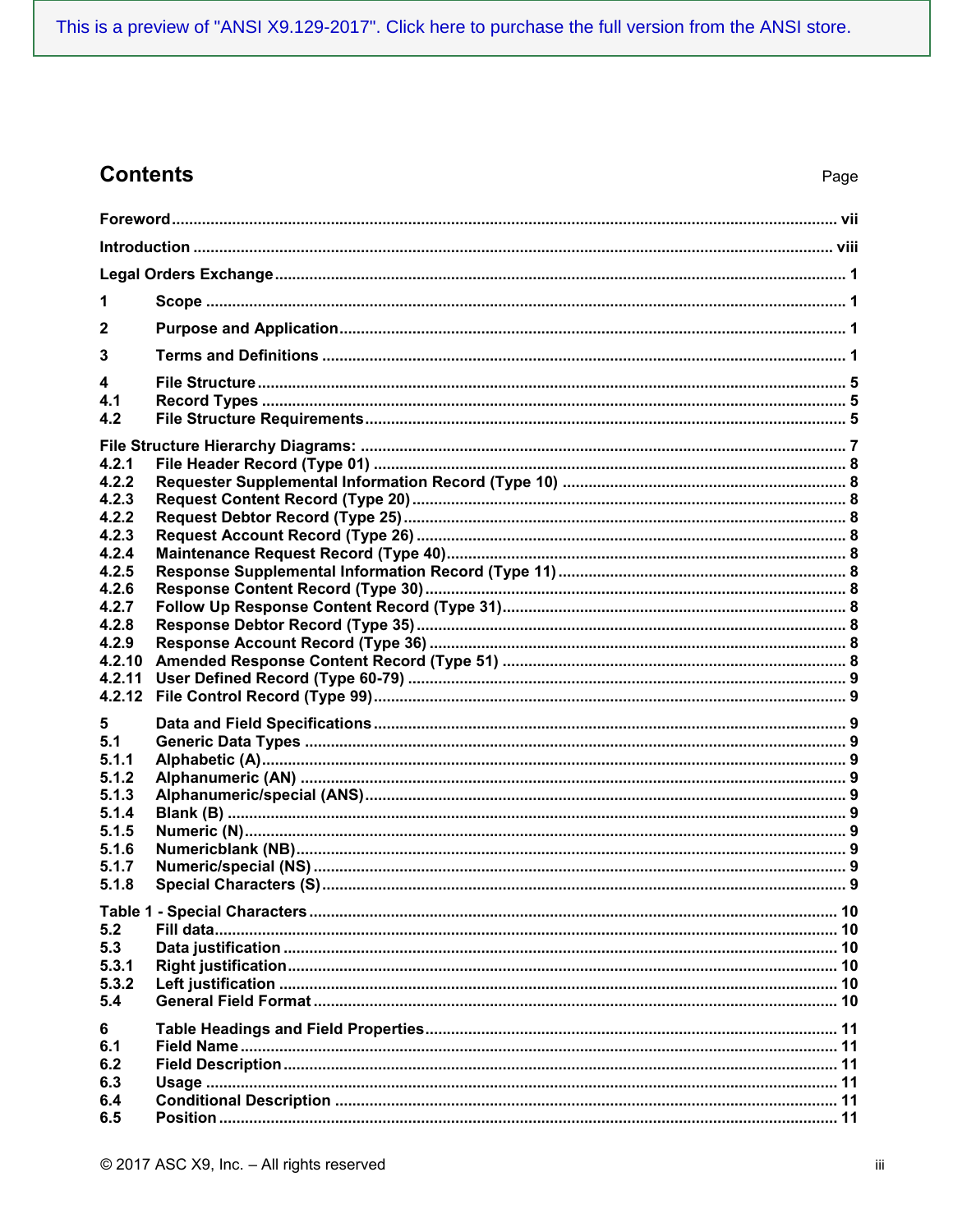## ANSI X9.129-2017

| 6.6      |                                                                                 |  |
|----------|---------------------------------------------------------------------------------|--|
| 6.7      |                                                                                 |  |
| 6.8      |                                                                                 |  |
| 6.9      |                                                                                 |  |
|          |                                                                                 |  |
| 7<br>7.1 |                                                                                 |  |
| 7.2      |                                                                                 |  |
| 7.3      |                                                                                 |  |
| 7.4      |                                                                                 |  |
| 7.5      |                                                                                 |  |
| 7.6      |                                                                                 |  |
| 7.7      |                                                                                 |  |
| 7.8      |                                                                                 |  |
|          |                                                                                 |  |
| 8        |                                                                                 |  |
| 8.1      |                                                                                 |  |
| 8.2      |                                                                                 |  |
| 8.3      |                                                                                 |  |
| 8.4      |                                                                                 |  |
| 8.5      |                                                                                 |  |
| 8.6      |                                                                                 |  |
| 8.7      |                                                                                 |  |
| 8.8      |                                                                                 |  |
| 8.9      |                                                                                 |  |
| 8.10     |                                                                                 |  |
| 8.11     |                                                                                 |  |
| 8.12     |                                                                                 |  |
| 8.13     |                                                                                 |  |
| 8.14     |                                                                                 |  |
| 8.15     |                                                                                 |  |
| 9        |                                                                                 |  |
| 9.1      |                                                                                 |  |
| 9.2      |                                                                                 |  |
| 9.3      |                                                                                 |  |
| 9.4      |                                                                                 |  |
| 9.5      |                                                                                 |  |
| 9.6      |                                                                                 |  |
| 9.7      |                                                                                 |  |
| 9.8      |                                                                                 |  |
| 9.9      |                                                                                 |  |
| 9.10     |                                                                                 |  |
| 9.11     |                                                                                 |  |
| 9.12     |                                                                                 |  |
| 9.13     |                                                                                 |  |
| 9.14     |                                                                                 |  |
| 9.15     |                                                                                 |  |
| 9.16     |                                                                                 |  |
| 10       |                                                                                 |  |
| 10.1     |                                                                                 |  |
| 10.2     |                                                                                 |  |
| 10.3     |                                                                                 |  |
| 10.4     | Tax Identification Number/Federal Employer Identification Number (TIN/FEIN)  25 |  |
| 10.5     |                                                                                 |  |
| 10.6     |                                                                                 |  |
| 10.7     |                                                                                 |  |
| 10.8     |                                                                                 |  |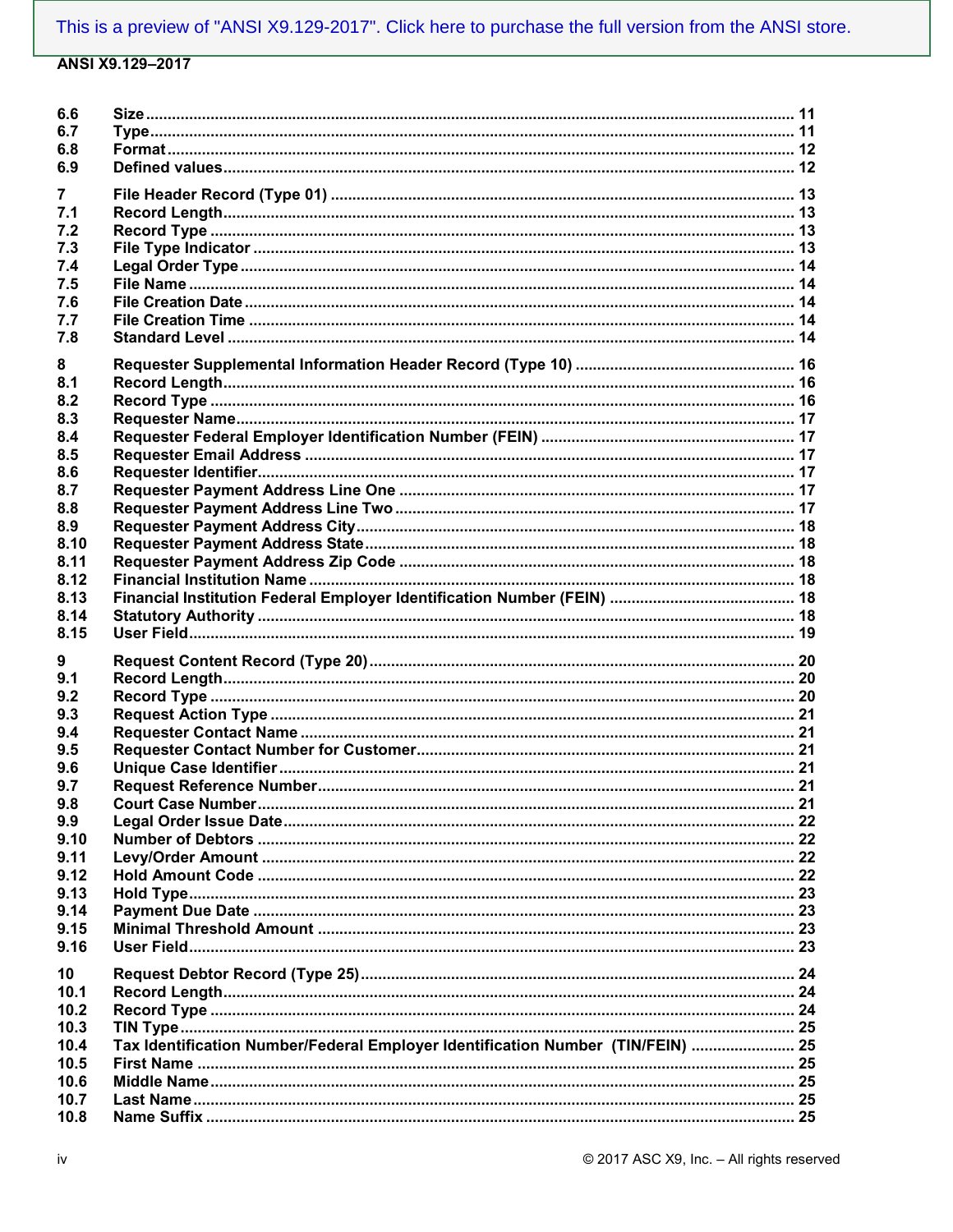| 10.9    |  |
|---------|--|
| 10.10   |  |
| 10.11   |  |
| 10.12   |  |
| 10.13   |  |
| 10.14   |  |
| 10.15   |  |
| 10.16   |  |
| 10.17   |  |
| 11      |  |
| 11.1    |  |
| 11.2    |  |
| 11.3    |  |
| 11.4    |  |
| 11.5    |  |
| 11.6    |  |
|         |  |
| $12 \,$ |  |
| 12.1    |  |
| 12.2    |  |
| 12.3    |  |
| 12.4    |  |
| 12.5    |  |
| 12.6    |  |
| 12.7    |  |
| 12.8    |  |
| 13      |  |
| 13.1    |  |
| 13.2    |  |
| 13.3    |  |
| 13.4    |  |
| 13.5    |  |
| 13.6    |  |
| 13.7    |  |
| 13.8    |  |
| 13.9    |  |
| 14      |  |
| 14.1    |  |
| 14.2    |  |
| 14.3    |  |
| 14.4    |  |
| 14.5    |  |
| 14.6    |  |
| 14.7    |  |
| 14.8    |  |
| 14.9    |  |
| 14.10   |  |
| 14.11   |  |
| 14.12   |  |
| 14.13   |  |
| 14.14   |  |
| 14.15   |  |
|         |  |
| 15      |  |
| 16      |  |
| 16.1    |  |
|         |  |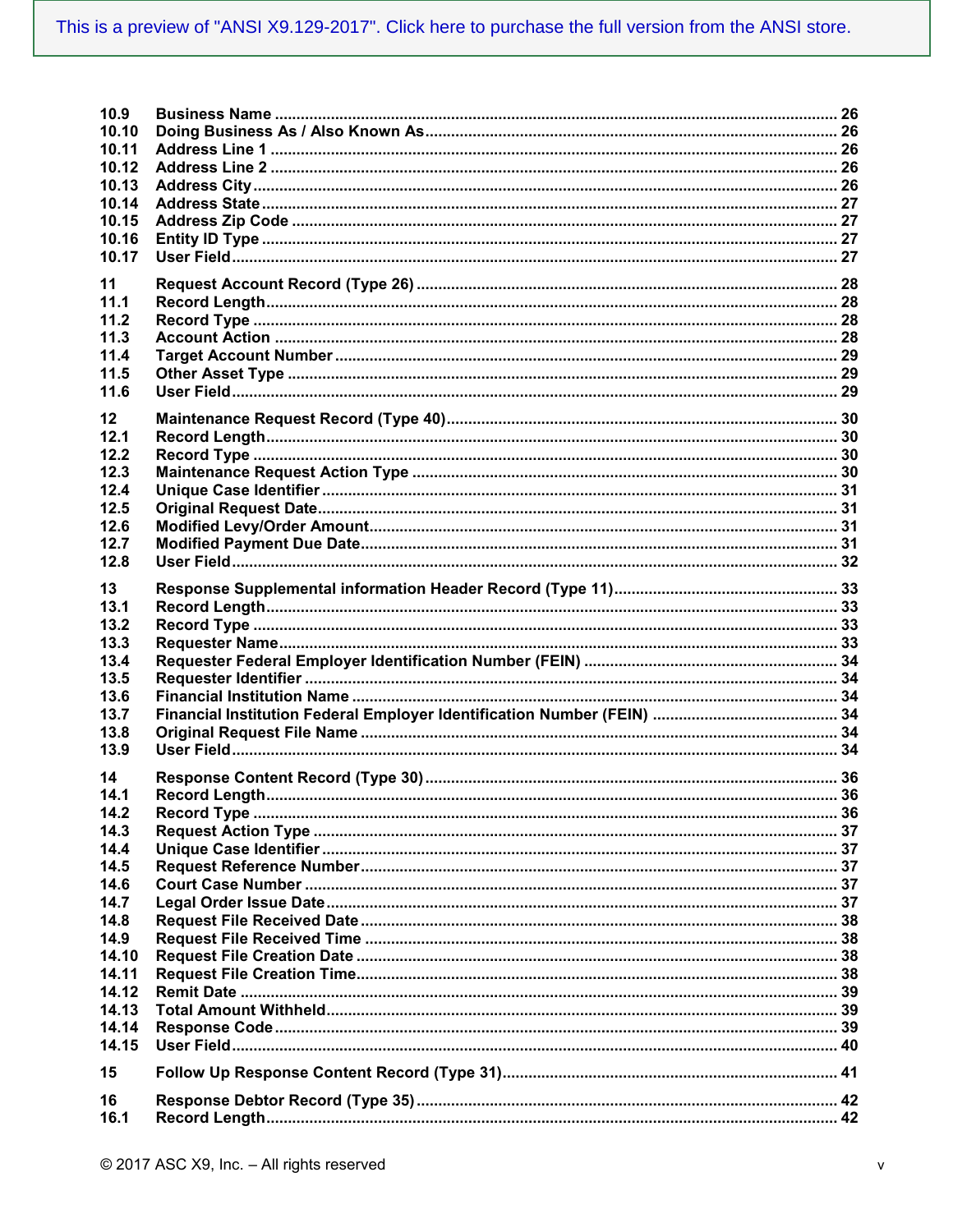## ANSI X9.129-2017

| 16.2 |                                                                                       |  |
|------|---------------------------------------------------------------------------------------|--|
| 16.3 | Tax Identification Number/Federal Employer Identification Number (TIN/FEIN) 42        |  |
| 16.4 |                                                                                       |  |
| 16.5 |                                                                                       |  |
| 16.6 |                                                                                       |  |
| 16.7 |                                                                                       |  |
| 16.8 |                                                                                       |  |
| 16.9 |                                                                                       |  |
| 17   |                                                                                       |  |
| 17.1 |                                                                                       |  |
| 17.2 |                                                                                       |  |
| 17.3 |                                                                                       |  |
| 17.4 |                                                                                       |  |
| 17.5 |                                                                                       |  |
| 17.6 |                                                                                       |  |
| 17.7 |                                                                                       |  |
| 18   |                                                                                       |  |
| 18.1 |                                                                                       |  |
| 18.2 |                                                                                       |  |
| 18.3 |                                                                                       |  |
| 18.4 |                                                                                       |  |
| 18.5 |                                                                                       |  |
| 18.6 |                                                                                       |  |
| 18.7 |                                                                                       |  |
| 18.8 |                                                                                       |  |
| 19   |                                                                                       |  |
| 20   |                                                                                       |  |
| 20.1 |                                                                                       |  |
| 20.2 |                                                                                       |  |
| 20.3 |                                                                                       |  |
| 20.4 |                                                                                       |  |
| 20.5 |                                                                                       |  |
|      |                                                                                       |  |
|      |                                                                                       |  |
|      |                                                                                       |  |
|      | Annex D (Informative) Change History: X9.129 Legal Order Exchange Standard Updates 68 |  |
|      | Annex E (Informative) Change History: Continuous Maintenance Change Requests  70      |  |
|      |                                                                                       |  |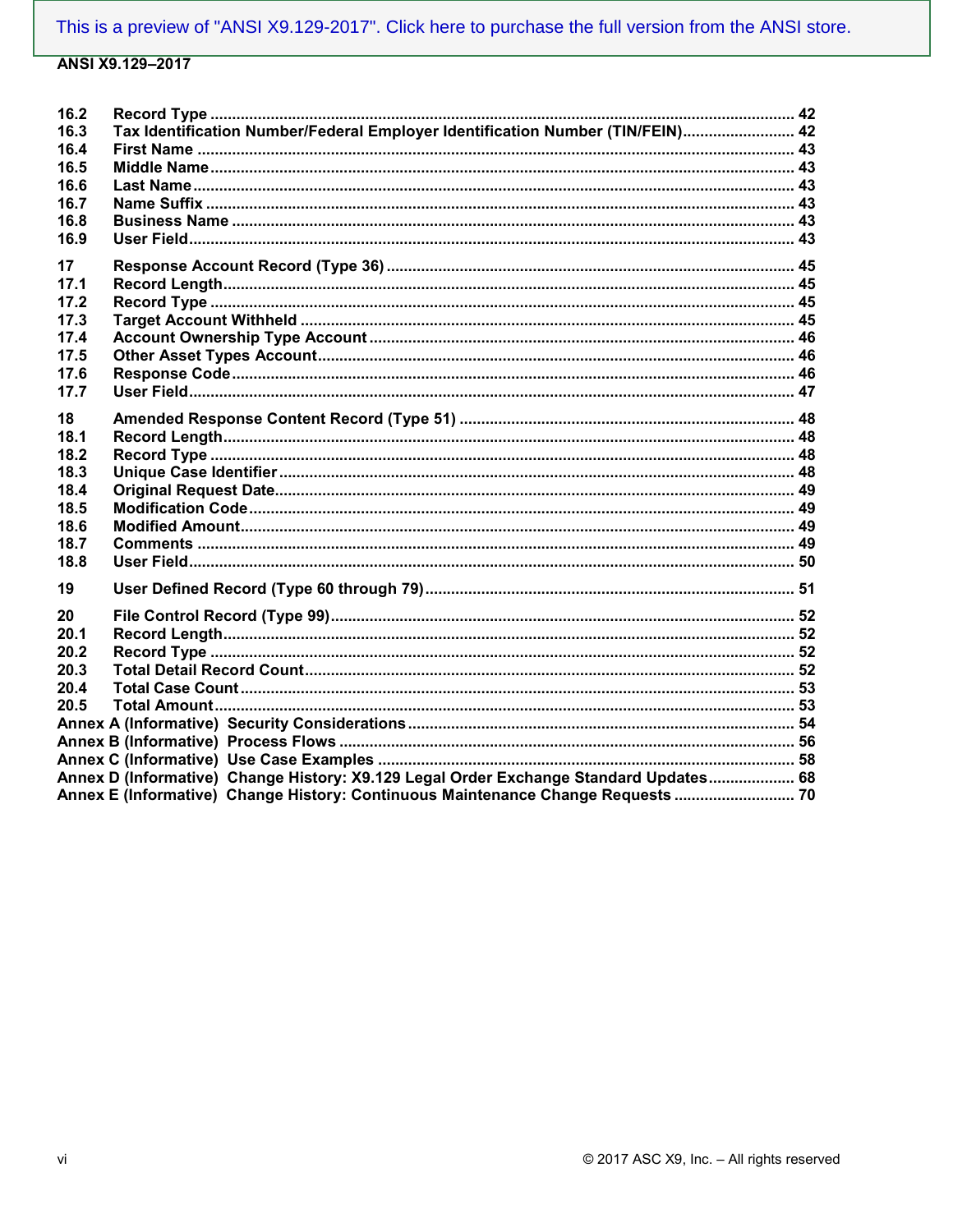## <span id="page-6-0"></span>**Foreword**

Approval of an American National Standard requires verification by ANSI (American National Standards Institute) that the requirements for due process, consensus, and other criteria for approval have been met by the standards developer.

Consensus is established when, in the judgment of the ANSI Board of Standards Review, substantial agreement has been reached by directly and materially affected interests. Substantial agreement means much more than a simple majority, but not necessarily unanimity. Consensus requires that all views and objections be considered, and that a concerted effort be made toward their resolution.

The use of American National Standards is completely voluntary; their existence does not in any respect preclude anyone, whether he has approved the standards or not from manufacturing, marketing, purchasing, or using products, processes, or procedures not conforming to the standards.

The American National Standards Institute does not develop standards and will in no circumstances give an interpretation of any American National Standard. Moreover, no person shall have the right or authority to issue an interpretation of an American National Standard in the name of the American National Standards Institute. Requests for interpretation should be addressed to the secretariat or sponsor whose name appears on the title page of this standard.

#### **NOTICE: INSTRUCTIONS FOR SUBMITTING A PROPOSED CHANGE TO THIS ASC X9 STANDARD UNDER CONTINOUS MAINTENANCE**

This standard is maintained under continuous maintenance procedures by the Accredited Standards Committee X9, Inc. which has established a documented program/process for regular publication of addenda or revisions, including procedures for timely, documented, consensus action on requests for change to any part of the standard.

Consideration will be given to proposed changes within 45 days of submittal. Proposed changes must be submitted to ["admin@x9.org"](mailto:admin@x9.org) using the published change form.

CAUTION NOTICE: This American National Standard may be revised or withdrawn at any time. The procedures of the American National Standards Institute require that action be taken to reaffirm, revise, or withdraw this standard no later than five years from the date of approval.

Published by

Accredited Standards Committee X9, Incorporated

Financial Industry Standards 275 West Street, Suite 107 Annapolis, MD 21401 USA X9 Online [http://www.x9.org](http://www.x9.org/)

Copyright © 2017 ASC X9, Inc.

All rights reserved.

No part of this publication may be reproduced in any form, in an electronic retrieval system or otherwise, without prior written permission of the publisher. Published in the United States of America.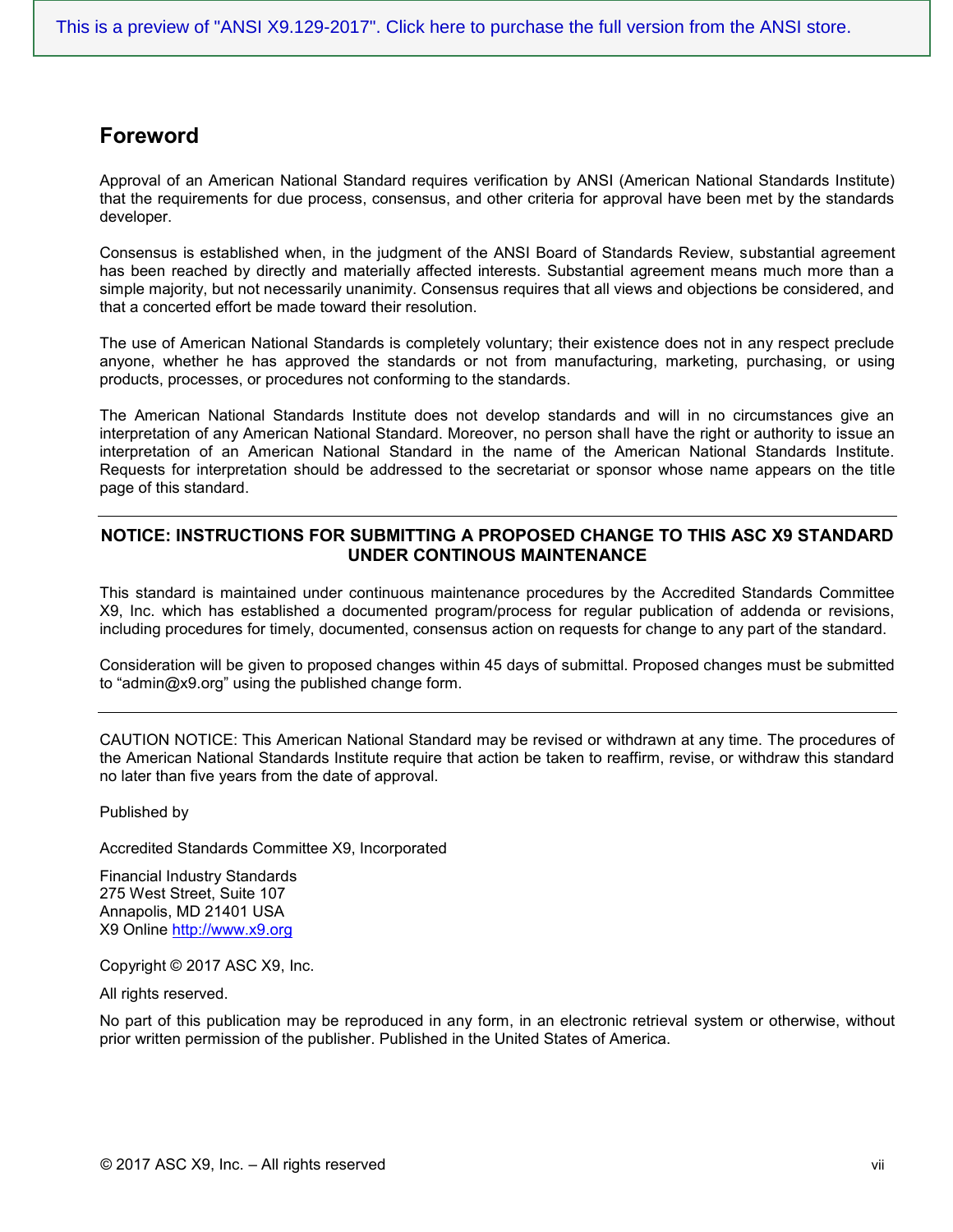<span id="page-7-0"></span>**ANSI X9.129–2017** 

### **Introduction**

This standard provides the financial industry with a format for electronic exchange of legal orders that they are responsible for fulfilling – both levies and asset based orders. The format supports requests and responses to the requests.

Legal orders are received through a variety of channels and in a variety of formats from federal, state and local government and legal entities. The introduction of a set of standards for electronic presentment and remittance of legal orders will result in efficiency gains through improved quality and speed, as well as an overall reduction in processing costs.

In today's environment, legal orders are generated in a large number of formats by a variety of different government agencies. These documents are then sent to the bank for processing. When the bank receives the requests (mail, fax, spreadsheet) the process for fulfilling them is highly manual, which is time consuming and can be prone to errors, and there are limited areas where automation is applied. In most cases, the basic types of information, required for processing, are the same across the different request types. This standard defines a set of standardized electronic file formats for the different request types, providing benefits for both the requester and the receiver through automation of the process.

Records defined is this standard have variable, but defined lengths. File attributes (record format/length) is defined at the program level so it is important to understand that programs coded for variable length records will not expect a file defined as fixed length and that failing to recognition that could be problematic.

The informative annexes attached to this standard provide information, which may prove useful to those planning on implementing the standard. This standard does not address certain operational implementation specifics. This may include, but is not limited to a choice of: data and image compression, encryption, and transmission specifications. Annex D is a running history of changes between editions, with Annex E consisting of continuous maintenance change requests specific to this edition.

The standard was developed for the Accredited Standards Committee for Financial Services, X9, by the X9AB Payments Subcommittee under the leadership of the X9AB22 Legal Orders Working Group.

Suggestions for the improvement or revision of this Standard are welcome. They should be sent to the X9 Committee Secretariat, Accredited Standards Committee X9, Inc., Financial Industry Standards, 275 West Street, Suite 107 Annapolis, MD 21401 USA.

This Standard was processed and approved for submittal to ANSI by the Accredited Standards Committee on Financial Services, X9. Committee approval of the Standard does not necessarily imply that all the committee members voted for its approval.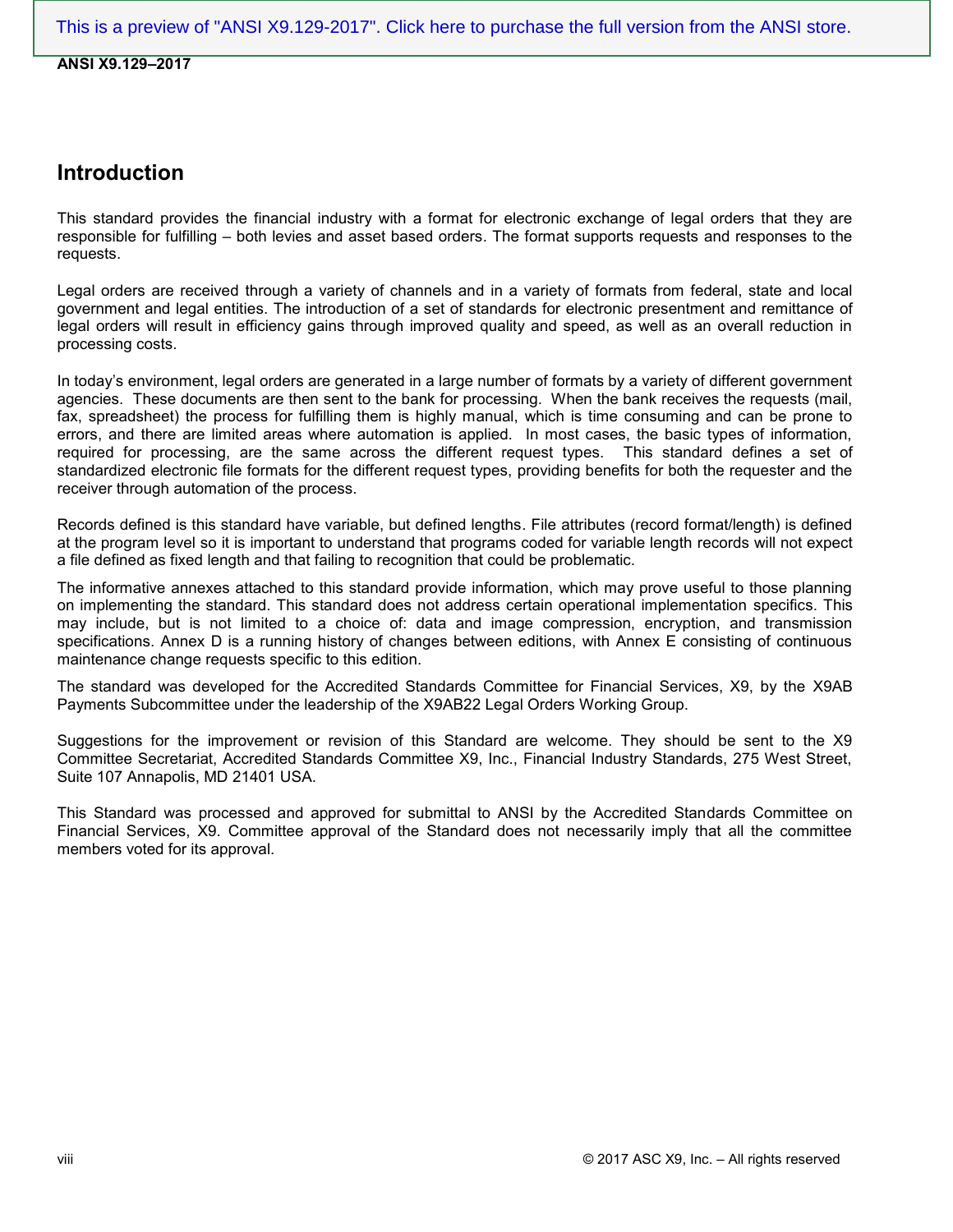At the time this standard was approved, the X9 committee had the following members: Roy C. DeCicco, X9 Chairman<br>Angela Hendershott, X9 Vice Chairman Steve Stevens, X9 Executive Director Janet Busch, Program Manager

#### **Organization Represented**

#### **Representative**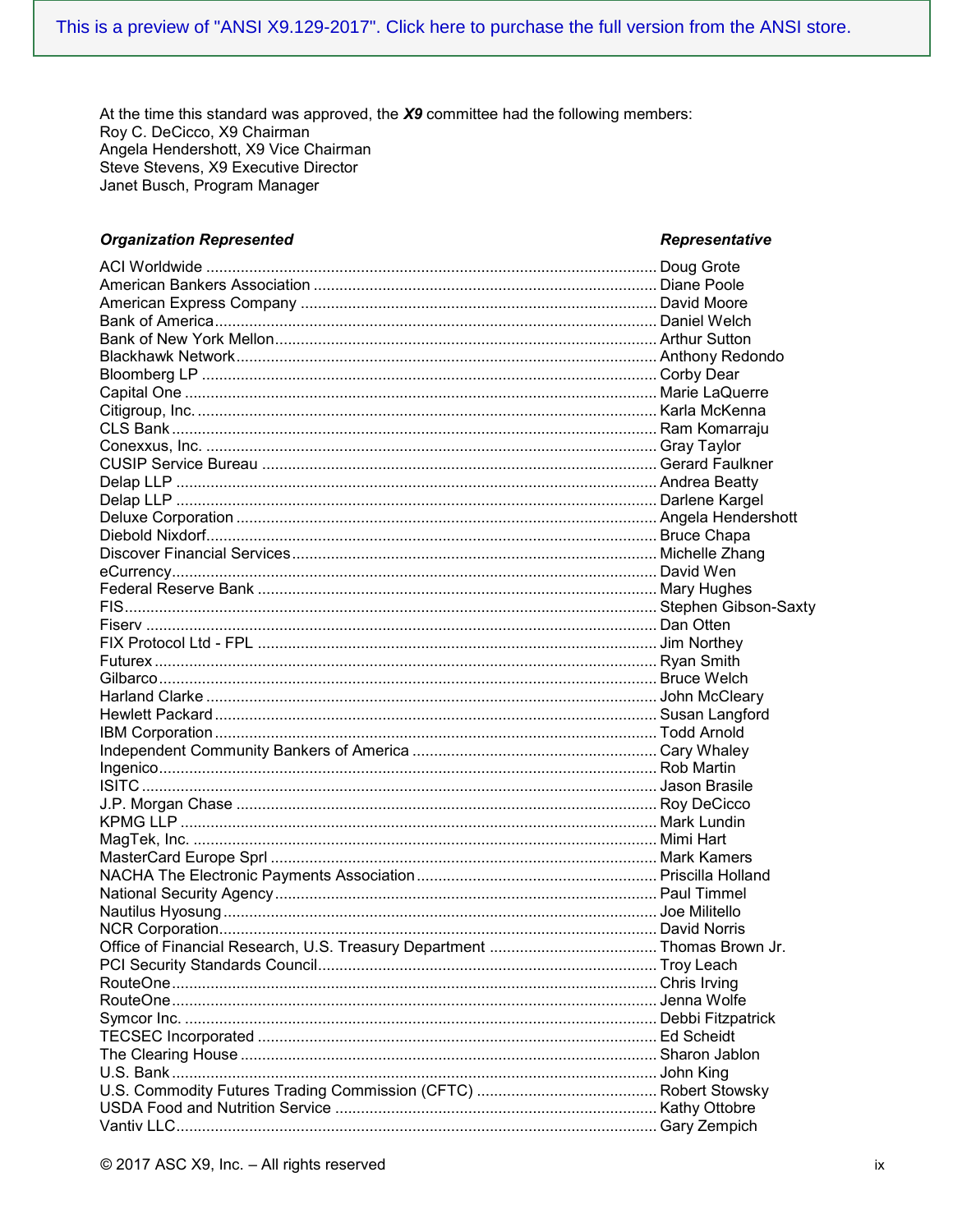This is a preview of "ANSI X9.129-2017". Click here to purchase the full version from the ANSI store.

#### ANSI X9.129-2017

At the time this standard was approved, the X9B subcommittee on X9B - Checks and Back-office Operations had the following members:

Daniel Welch, Chairman Jackie Pagán, Vice-Chairman John McCleary, Vice-Chairman

#### **Organization Represented**

**Representative**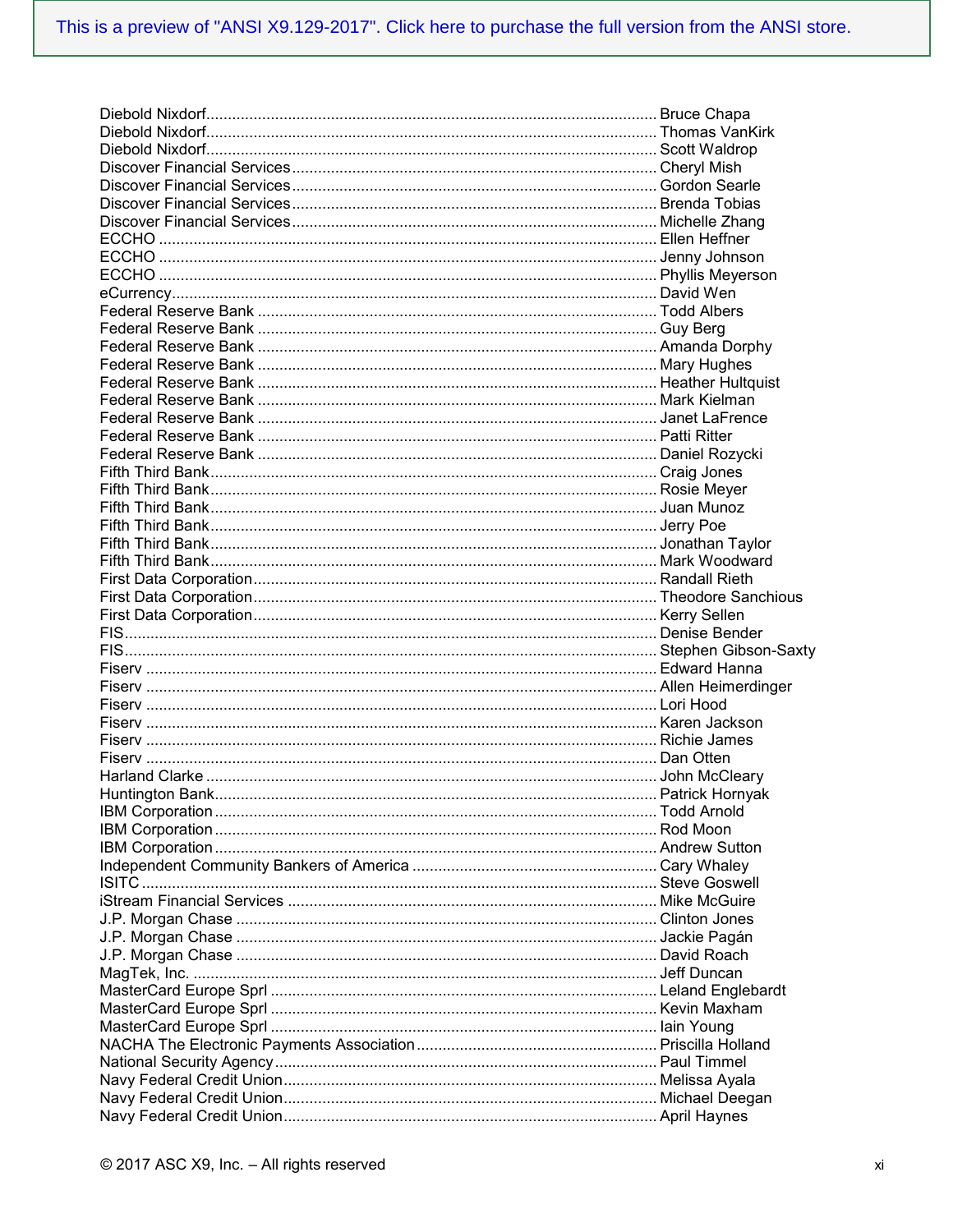## ANSI X9.129-2017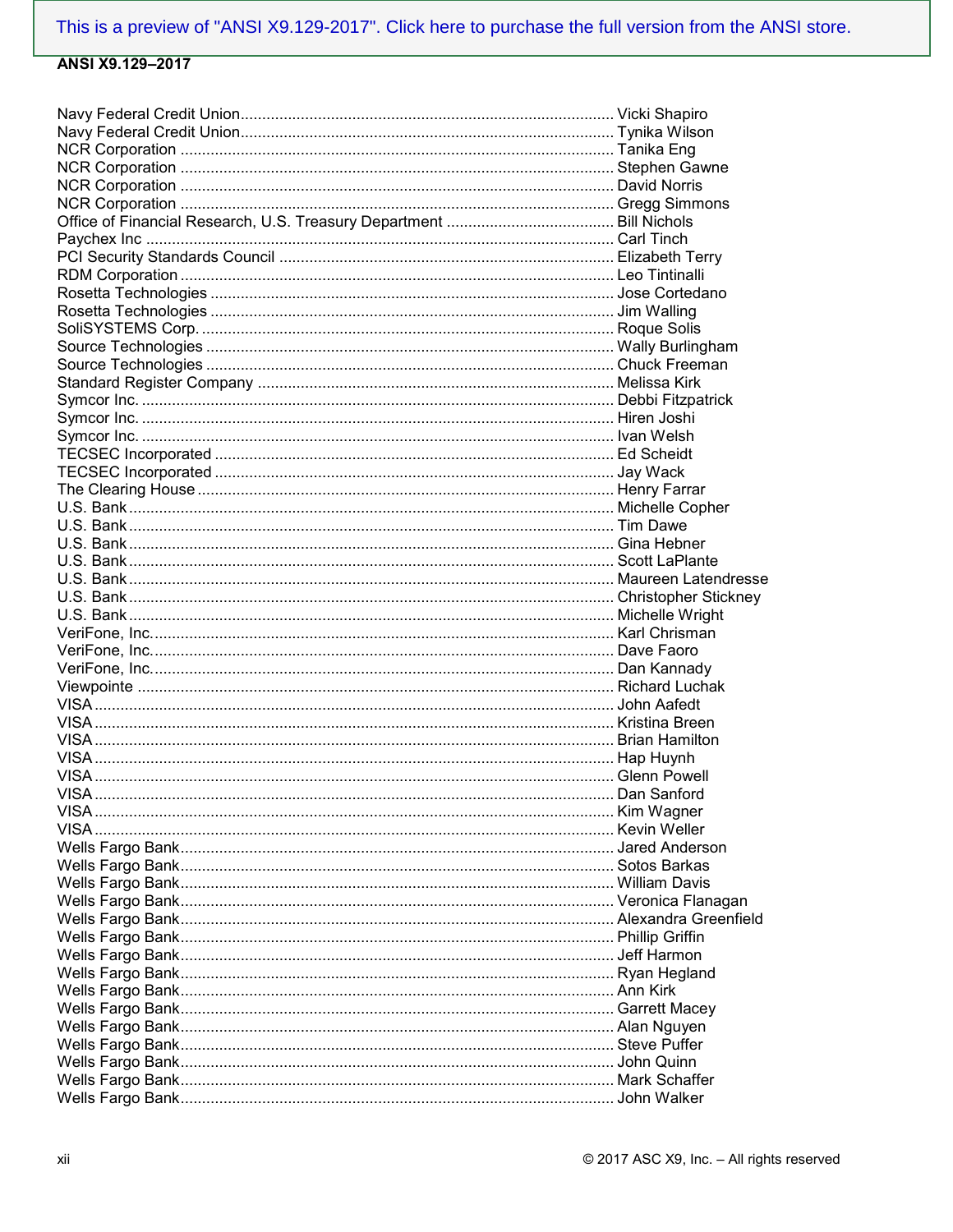Under ASC X9, Inc. procedures, a working group may be established to address specific segments of work under the ASC X9 Committee or one of its subcommittees. A working group exists only to develop standard(s) or guideline(s) in a specific area and is then disbanded. The individual experts are listed with their affiliated organizations. However, this does not imply that the organization has approved the content of the standard or guideline.

#### X9B22 - Legal Order Processing working group had the following members

Kris Krogulecki - X9B22 Chairman Clinton Jones - X9B22 Chairman Cathy Tuntland - Work Group Secretary

#### **Organization Represented**

#### Representative

| Symcor Inc. |  |
|-------------|--|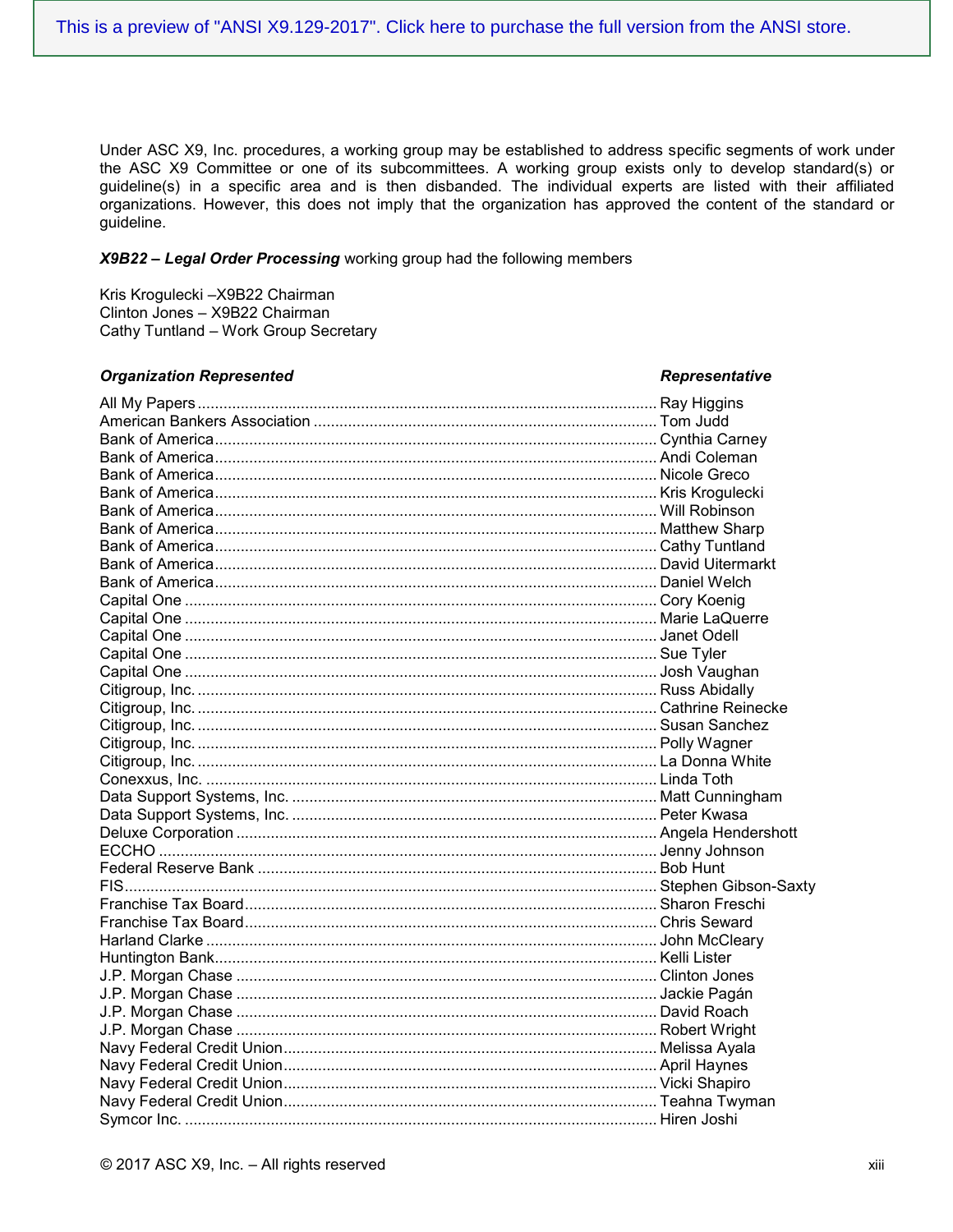#### **ANSI X9.129–2017**

Special recognition is given to April Haynes, Navy Federal Credit Union, for her services as past co-chair and significant contributor to this standard.

This document cancels and replaces ANSI X9.129-2016.